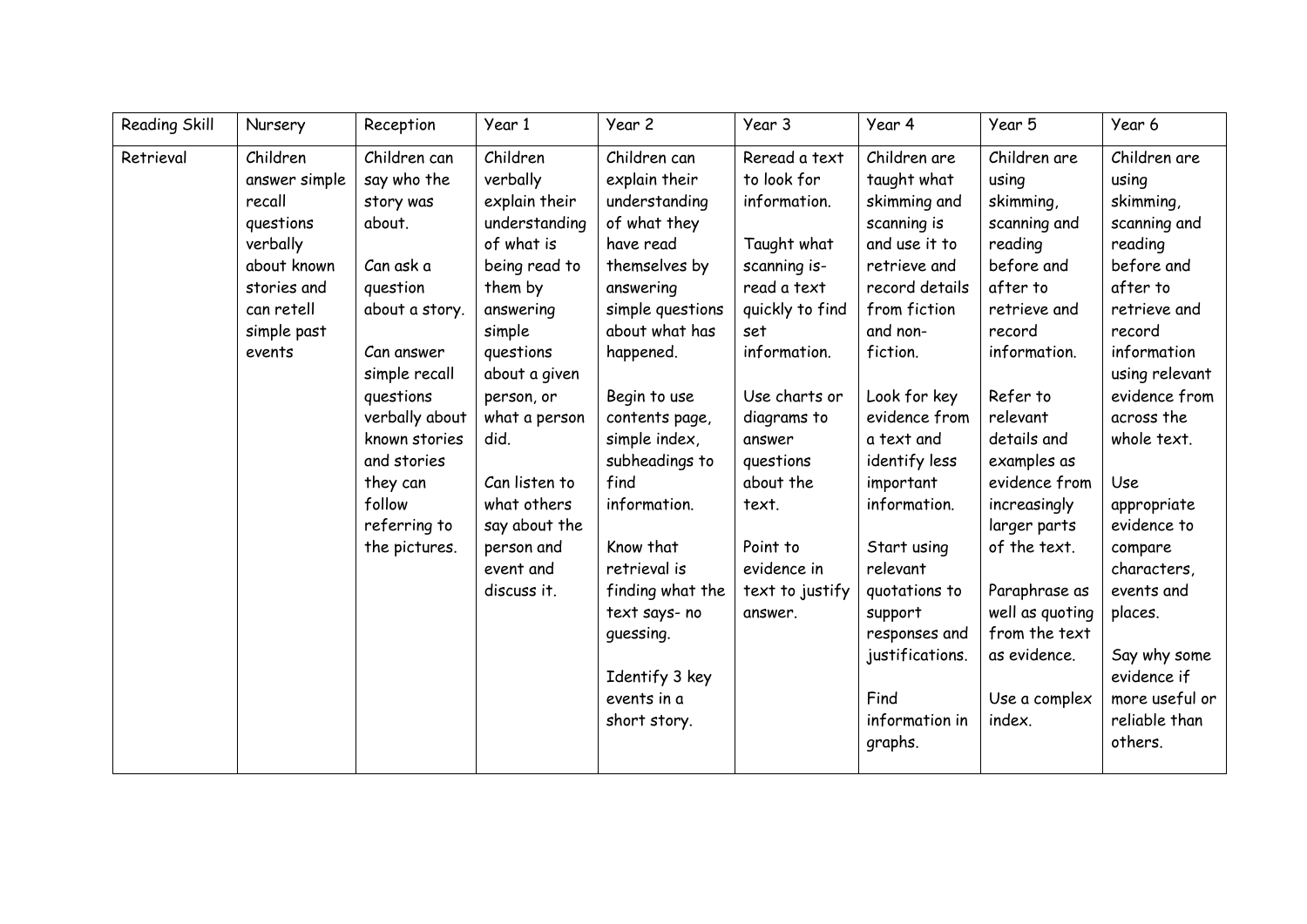|            |                                                                                                                                              |                                                                                                                                                                                                                             |                                                                                                                                                                                                                                                                                         |                                                                                                                                                          |                                                                                                                                                                                                                                                                                       |                                                                                                                                                                                                                                                                                                         |                                                                                                            | Use quotes,<br>paraphrasing<br>and adapting<br>text to give<br>evidence.                                                                                                                                                                                                                                  |
|------------|----------------------------------------------------------------------------------------------------------------------------------------------|-----------------------------------------------------------------------------------------------------------------------------------------------------------------------------------------------------------------------------|-----------------------------------------------------------------------------------------------------------------------------------------------------------------------------------------------------------------------------------------------------------------------------------------|----------------------------------------------------------------------------------------------------------------------------------------------------------|---------------------------------------------------------------------------------------------------------------------------------------------------------------------------------------------------------------------------------------------------------------------------------------|---------------------------------------------------------------------------------------------------------------------------------------------------------------------------------------------------------------------------------------------------------------------------------------------------------|------------------------------------------------------------------------------------------------------------|-----------------------------------------------------------------------------------------------------------------------------------------------------------------------------------------------------------------------------------------------------------------------------------------------------------|
| Prediction | Children use<br>pictures from<br>the story to<br>make<br>suggestions<br>about what<br>might happen<br>next or how<br>the story<br>might end. | Children use<br>pictures from<br>the story to<br>make<br>suggestions<br>about what<br>might happen<br>next or how<br>the story<br>might end<br>based on<br>actions so far<br>and use<br>roleplay to<br>innovate<br>stories. | Understand<br>predicting<br>means<br>guessing<br>based on a<br>reason.<br>Children start<br>predicting<br>sensible<br>suggestions of<br>what might<br>happen on the<br>basis of what<br>has been read<br>so far and say<br>why they<br>think it.<br>Make<br>predictions<br>verbally and | Base prediction<br>on facts stated<br>and ideas<br>implied in a<br>short extract.<br>Explain their<br>prediction<br>clearly<br>referring to the<br>text. | Children use<br>relevant prior<br>knowledge to<br>justify their<br>own<br>predictions.<br>They also<br>predict what<br>might happen<br>from details<br>stated and<br>implied to<br>form further<br>predictions.<br>Update their<br>prediction as<br>they read<br>more of the<br>text. | Children use<br>relevant prior<br>knowledge to<br>justify their<br>own<br>predictions.<br>They also<br>predict what<br>might happen<br>from details<br>stated and<br>implied and<br>monitor these<br>predictions<br>and compare<br>them with the<br>text as they<br>read on and<br>alter<br>predictions | Make<br>accurate<br>predictions<br>from a<br>complex text,<br>modifying<br>ideas and<br>explaining<br>why. | Children<br>predict what<br>might happen<br>from details<br>stated and<br>implied within<br>the text and<br>use relevant<br>evidence to<br>support these.<br>They confirm<br>and modify<br>predictions as<br>they read on<br>and justify<br>new<br>predictions in<br>light of new<br>information<br>read. |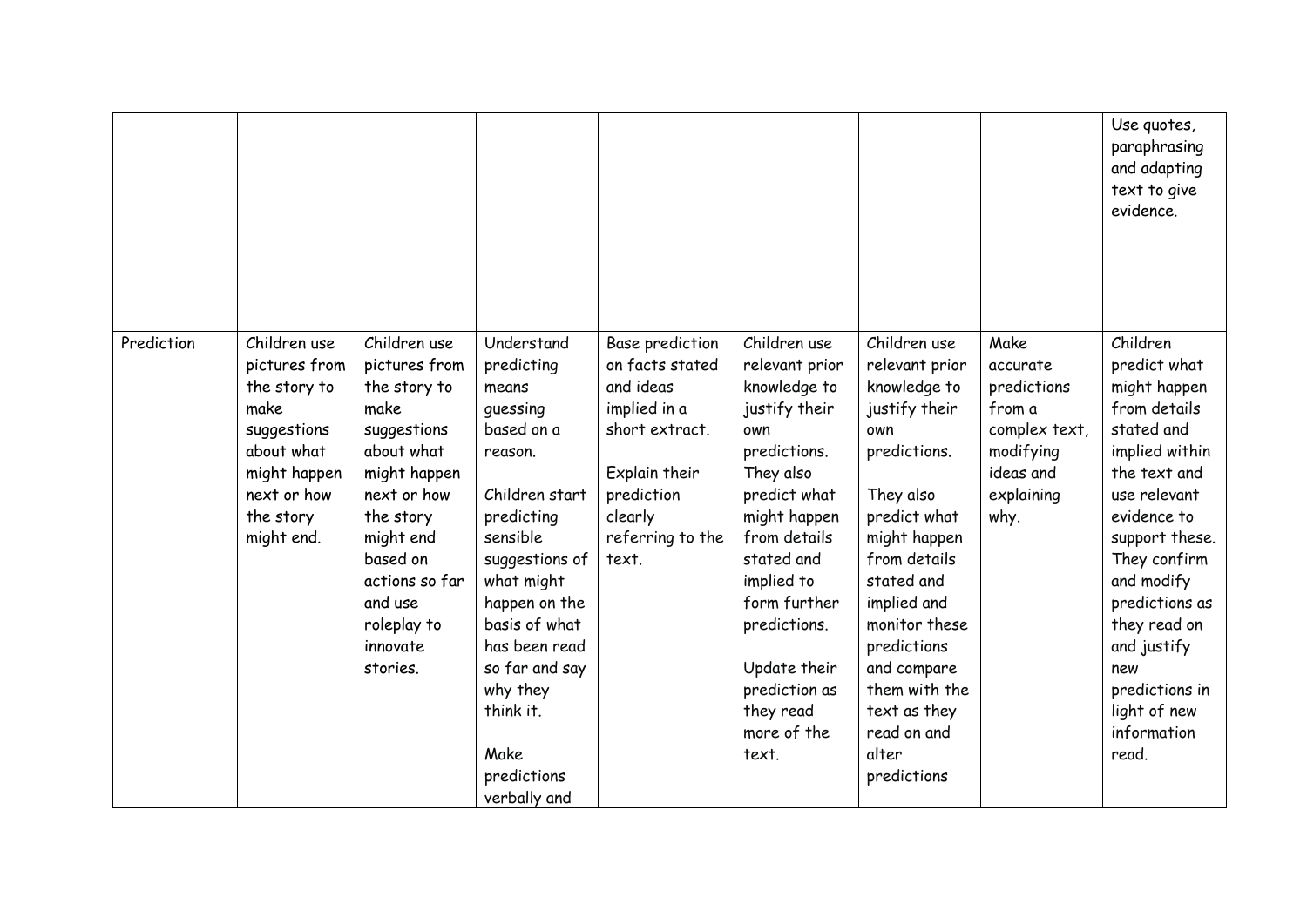|           |                |                | through        |                 | Explain why    | with this in   |                | Use the idea   |
|-----------|----------------|----------------|----------------|-----------------|----------------|----------------|----------------|----------------|
|           |                |                | pictures and   |                 | they have      | mind.          |                | of themes to   |
|           |                |                | based on a     |                 | changed it.    |                |                | make           |
|           |                |                | simple text.   |                 |                | Start to use   |                | prediction     |
|           |                |                |                |                 |                | the idea of    |                | (good, evil,   |
|           |                |                |                |                 |                | themes to      |                | loss, heroism) |
|           |                |                |                |                 |                | make           |                |                |
|           |                |                |                |                 |                | predictions    |                | Debate         |
|           |                |                |                |                 |                | (good          |                | predictions    |
|           |                |                |                |                 |                | triumphs over  |                | with others,   |
|           |                |                |                |                 |                | evil.)         |                | referring to   |
|           |                |                |                |                 |                |                |                | text.          |
| Inference | Children infer | Children infer | Understand     | Know that       | Children       | Children       | Children       | Children       |
|           | characters'    | characters'    | that words     | inference is    | making         | making         | making         | making         |
|           | feelings using | feelings using | and pictures   | making a guess  | inferences     | inferences     | inferences     | inferences     |
|           | pictures and   | pictures and   | give use clues | about something | such as        | such as        | such as        | such as        |
|           | own            | own            | that might be  | the text does   | inferring      | inferring      | inferring      | inferring      |
|           | experiences    | experiences    | happening,     | not tell us     | characters'    | characters'    | characters'    | characters'    |
|           | to talk about  | to talk about  | even if they   | directly.       | feelings,      | feelings,      | feelings,      | feelings,      |
|           | them.          | them.          | don't tell us. |                 | thoughts and   | thoughts and   | thoughts and   | thoughts and   |
|           |                |                |                | Know we use our | motives from   | motives from   | motives from   | motives from   |
|           |                |                | Use pictures   | own experiences | their actions, | their actions, | their actions, | their actions, |
|           |                |                | and text o     | to infer.       | and justifying | and            | and justifying | and justifying |
|           |                |                | quess          |                 | inferences     | consolidate    | inferences     | inferences     |
|           |                |                | something      | Identify clues  | with some      | the skill of   | with one or    | with more      |
|           |                |                | that might be  | about emotions  | reference to a | justifying     | two pieces of  | than one piece |
|           |                |                | happening.     | and feelings in | specific point | inferences     | evidence and   | of evidence    |
|           |                |                |                | the text.       | in the text.   | with           | starting to    | and taking     |
|           |                |                | Children make  |                 |                | reference to   | draw evidence  | evidence from  |
|           |                |                | inferences on  | Use knowledge   | Point to       | a specific     | from           | across the     |
|           |                |                | the basis of   | of other facts  | evidence in    | point in the   | different      | text.          |
|           |                |                | what is being  | to infer.       |                | text.          |                |                |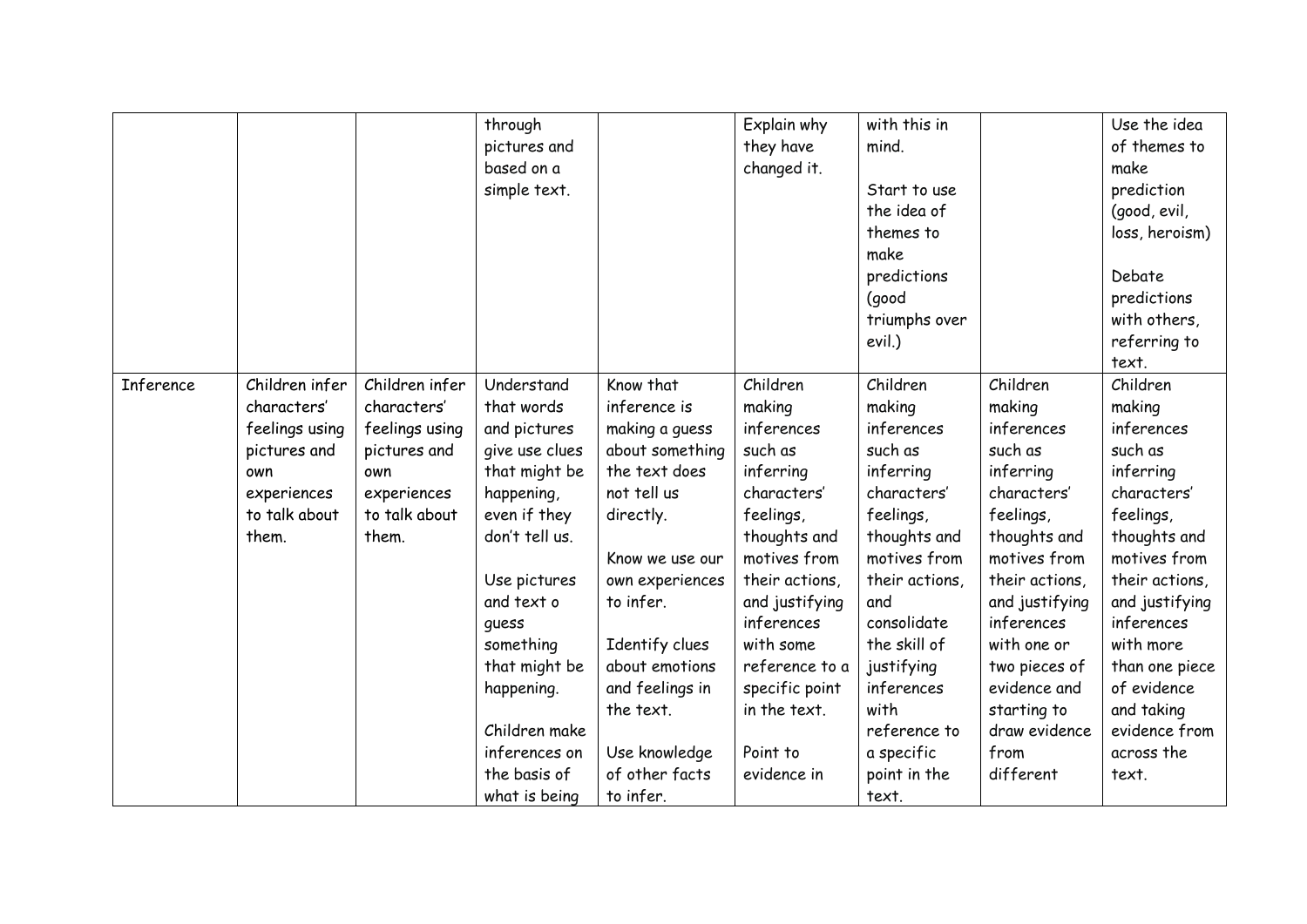|             |                                                                                                                                                  |                                                                                                                                                                                            | said and done.<br>Refer to the<br>more obvious<br>points with<br>direct<br>references to<br>pictures and<br>words in the<br>text.                                                                                                       | Children make<br>inferences on<br>the basis of<br>what is being<br>said and done.<br>Refer to the<br>more obvious<br>points but start<br>to pick up on<br>more subtle<br>reference                                                                              | text to justify<br>answer.                                                                                                                                                                                           | Quote<br>evidence in<br>text to<br>justify<br>inference.<br>Understand<br>evidence<br>about feelings<br>and motives<br>have to be<br>weighed up to<br>get a big<br>picture.                                                                                  | places across<br>the text.<br>Use dialogue<br>to infer.<br>Make a<br>hypothesis<br>about<br>something and<br>support with<br>evidence.                                                                                          | Infer an<br>author's<br>opinion.                                                                                                                                                                                                                  |
|-------------|--------------------------------------------------------------------------------------------------------------------------------------------------|--------------------------------------------------------------------------------------------------------------------------------------------------------------------------------------------|-----------------------------------------------------------------------------------------------------------------------------------------------------------------------------------------------------------------------------------------|-----------------------------------------------------------------------------------------------------------------------------------------------------------------------------------------------------------------------------------------------------------------|----------------------------------------------------------------------------------------------------------------------------------------------------------------------------------------------------------------------|--------------------------------------------------------------------------------------------------------------------------------------------------------------------------------------------------------------------------------------------------------------|---------------------------------------------------------------------------------------------------------------------------------------------------------------------------------------------------------------------------------|---------------------------------------------------------------------------------------------------------------------------------------------------------------------------------------------------------------------------------------------------|
| Questioning | With support,<br>children are<br>beginning to<br>understand<br>simple recall<br>questions,<br>using given<br>starting<br>words (who<br>and how). | With support,<br>children can<br>make simple<br>recall<br>questions<br>using starting<br>words (who,<br>when, how and<br>why) to<br>clarify what<br>they are<br>thinking<br>about a story. | Children<br>generate<br>literal recall<br>questions of<br>their own to<br>match the<br>text, before,<br>during and<br>after reading.<br>Children use<br>their own<br>question<br>words and ask<br>questions<br>which can be<br>answered | Children<br>generate literal<br>recall questions<br>of their own to<br>match the text,<br>before, during<br>and after<br>reading.<br>Children use<br>their own<br>question words<br>and begin to be<br>able to change<br>their questions<br>as they<br>progress | Children ask<br>questions to<br>improve their<br>understanding<br>of a text.<br>Children<br>generate a<br>variety of<br>questions<br>(retrieval and<br>inferential) to<br>help them<br>understand a<br>text further. | Children ask<br>questions to<br>improve their<br>understanding<br>of a text.<br>Children<br>generate a<br>variety of<br>questions<br>(retrieval and<br>inferential<br>and questions<br>about the<br>deeper<br>meaning of<br>the themes of<br>a text) to help | Children ask<br>questions to<br>improve their<br>understanding<br>of a text.<br>Children<br>actively<br>generate a<br>variety of<br>questions to<br>focus the<br>reading and<br>adjust<br>questions in<br>light of<br>evidence. | Children ask<br>questions to<br>improve their<br>understanding<br>of a text.<br>Children<br>actively<br>generate a<br>variety of<br>questions to<br>focus the<br>reading and<br>adjust<br>questions in<br>light of<br>evidence.<br>They ask their |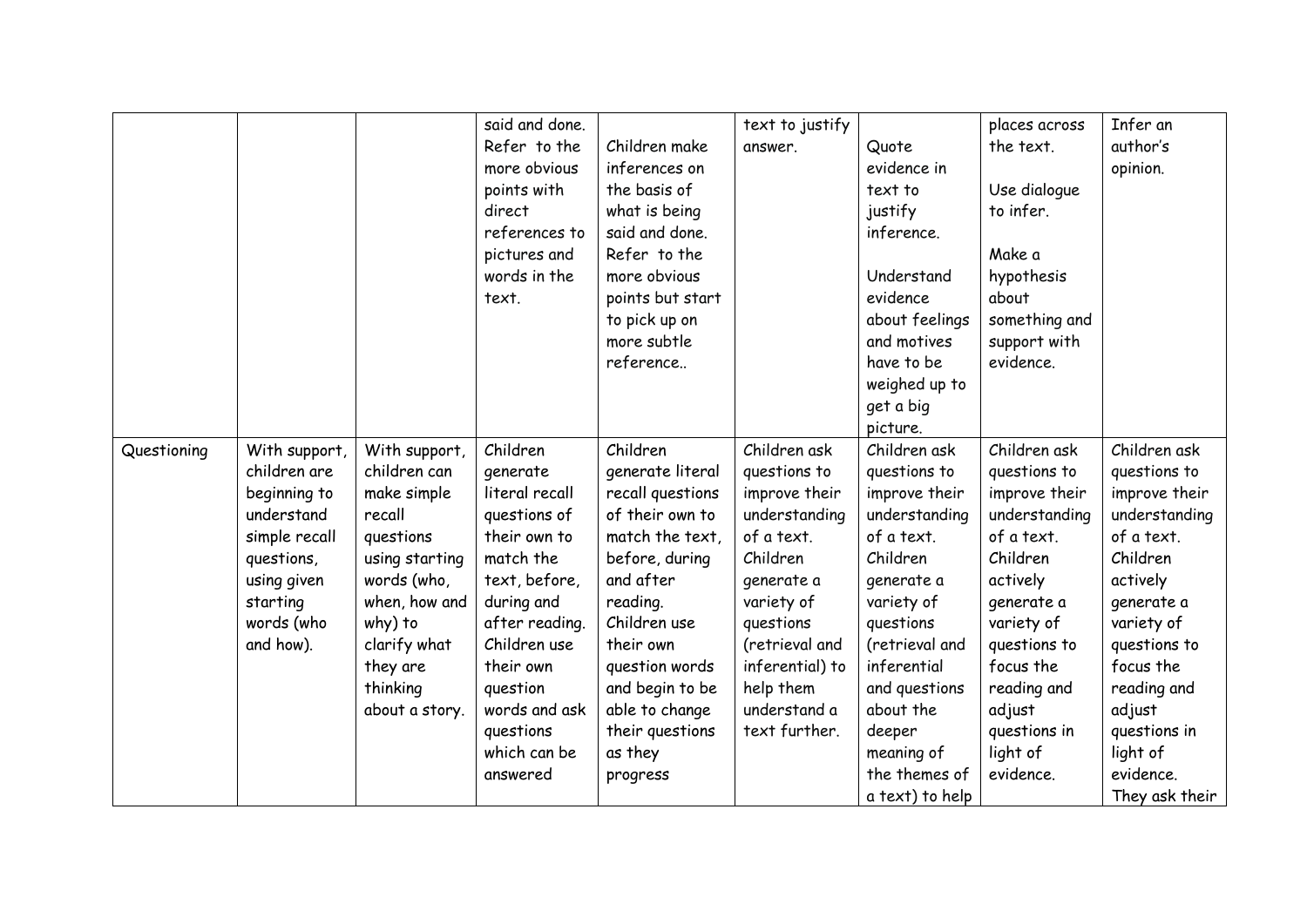|                          |                                                                         |                                                                                                                                                    | using the<br>text.                                                                                                                                                                                          | through the<br>text.                                                                                                                                                                                                                         |                                                                                                                                                                                                                                                                            | them<br>understand a<br>text further                                                                                                                                                                                                                           |                                                                                                                                                                                                                                                 | own critical<br>thinking<br>questions that<br>take the<br>discussion<br>deeper and<br>beyond the<br>text.                                                                                                                                                                   |
|--------------------------|-------------------------------------------------------------------------|----------------------------------------------------------------------------------------------------------------------------------------------------|-------------------------------------------------------------------------------------------------------------------------------------------------------------------------------------------------------------|----------------------------------------------------------------------------------------------------------------------------------------------------------------------------------------------------------------------------------------------|----------------------------------------------------------------------------------------------------------------------------------------------------------------------------------------------------------------------------------------------------------------------------|----------------------------------------------------------------------------------------------------------------------------------------------------------------------------------------------------------------------------------------------------------------|-------------------------------------------------------------------------------------------------------------------------------------------------------------------------------------------------------------------------------------------------|-----------------------------------------------------------------------------------------------------------------------------------------------------------------------------------------------------------------------------------------------------------------------------|
| Sequence/<br>Summarising | Children<br>recall and<br>order some<br>key events<br>from<br>pictures. | Retell a story<br>from<br>pictures.<br>Retell a story<br>or rhyme they<br>have read<br>several times,<br>remembering<br>what<br>happened in<br>it. | Children retell<br>and sequence<br>main events<br>from the text<br>and discuss<br>how the<br>events are<br>related.<br>Say who the<br>main<br>characters<br>are and the<br>main events in<br>the story are. | Children discuss<br>the sequence of<br>events in books<br>and how items<br>of information<br>are related.<br>Put the key<br>events in the<br>right order.<br>Identify the 3<br>most important<br>non-fiction<br>facts in a short<br>passage. | Children retell<br>main ideas of<br>the story in<br>sequence.<br>Children can<br>draw from<br>more than 1<br>paragraph and<br>summarising<br>these about<br>what is known<br>about a<br>specific<br>character,<br>event or idea.<br>Start to<br>recognise<br>important and | Summarise<br>paragraphs by<br>identifying<br>the most<br>important<br>elements,<br>using<br>inference as<br>well as what is<br>directly<br>stated.<br>Be able to<br>make brief<br>summaries<br>about<br>paragraphs at<br>regular<br>intervals when<br>reading. | Identify key<br>points in a<br>chapter.<br>Be able to<br>make brief<br>summaries<br>about<br>chapters at<br>regular<br>intervals when<br>reading.<br>Pull together<br>what is known<br>about a<br>character or<br>topic across a<br>whole book. | Compare their<br>understanding<br>of summarised<br>events to the<br>predictions of<br>what might<br>happen.<br>Identify how<br>a passage has<br>changed<br>theirs views<br>of a character<br>or story.<br>When<br>summarising a<br>character,<br>explain what<br>inferences |
|                          |                                                                         |                                                                                                                                                    |                                                                                                                                                                                                             |                                                                                                                                                                                                                                              | unimportant<br>information                                                                                                                                                                                                                                                 |                                                                                                                                                                                                                                                                | Justify why<br>they have                                                                                                                                                                                                                        | they have                                                                                                                                                                                                                                                                   |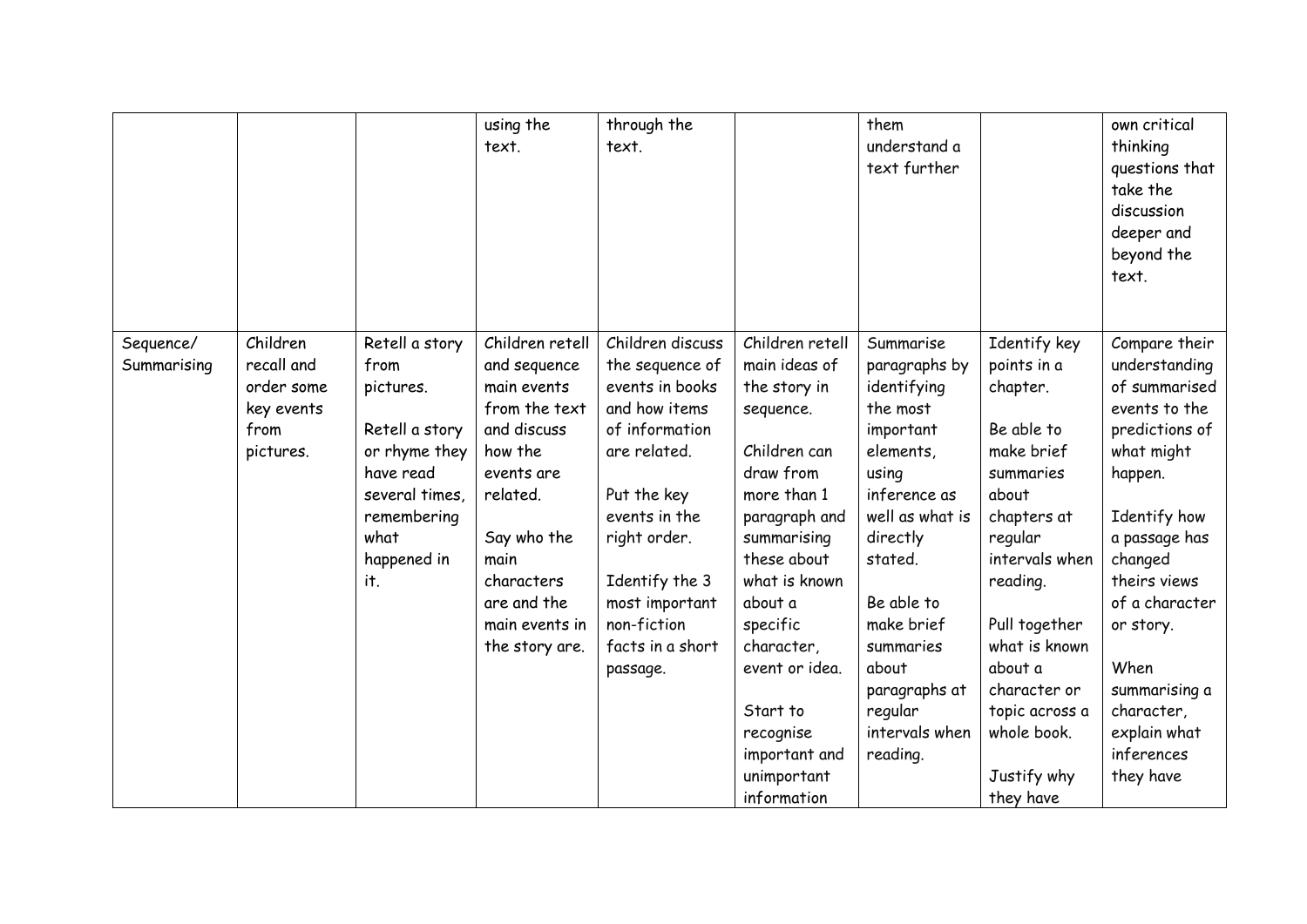|  |  | and give a    | included       | made to do    |
|--|--|---------------|----------------|---------------|
|  |  | verbal        | specific       | that.         |
|  |  | summary.      | information in |               |
|  |  |               | a summary.     | Contrast      |
|  |  | Identify key  |                | information   |
|  |  | non fiction   | explain and    | they might    |
|  |  | facts drawing | discuss their  | have included |
|  |  | on a larger   | understanding  | in a summary, |
|  |  | section of    | of what they   | and explain   |
|  |  | text.         | have read,     | why they      |
|  |  |               | including      | chose some    |
|  |  |               | through        | above others. |
|  |  |               | formal         |               |
|  |  |               | presentations  | explain and   |
|  |  |               | and debates,   | discuss their |
|  |  |               | maintaining a  | understanding |
|  |  |               | focus on the   | of what they  |
|  |  |               | topic and      | have read,    |
|  |  |               | using notes    | including     |
|  |  |               | where          | through       |
|  |  |               | necessary      | formal        |
|  |  |               |                | presentations |
|  |  |               |                | and debates,  |
|  |  |               |                | maintaining a |
|  |  |               |                | focus on the  |
|  |  |               |                | topic and     |
|  |  |               |                | using notes   |
|  |  |               |                | where         |
|  |  |               |                | necessary     |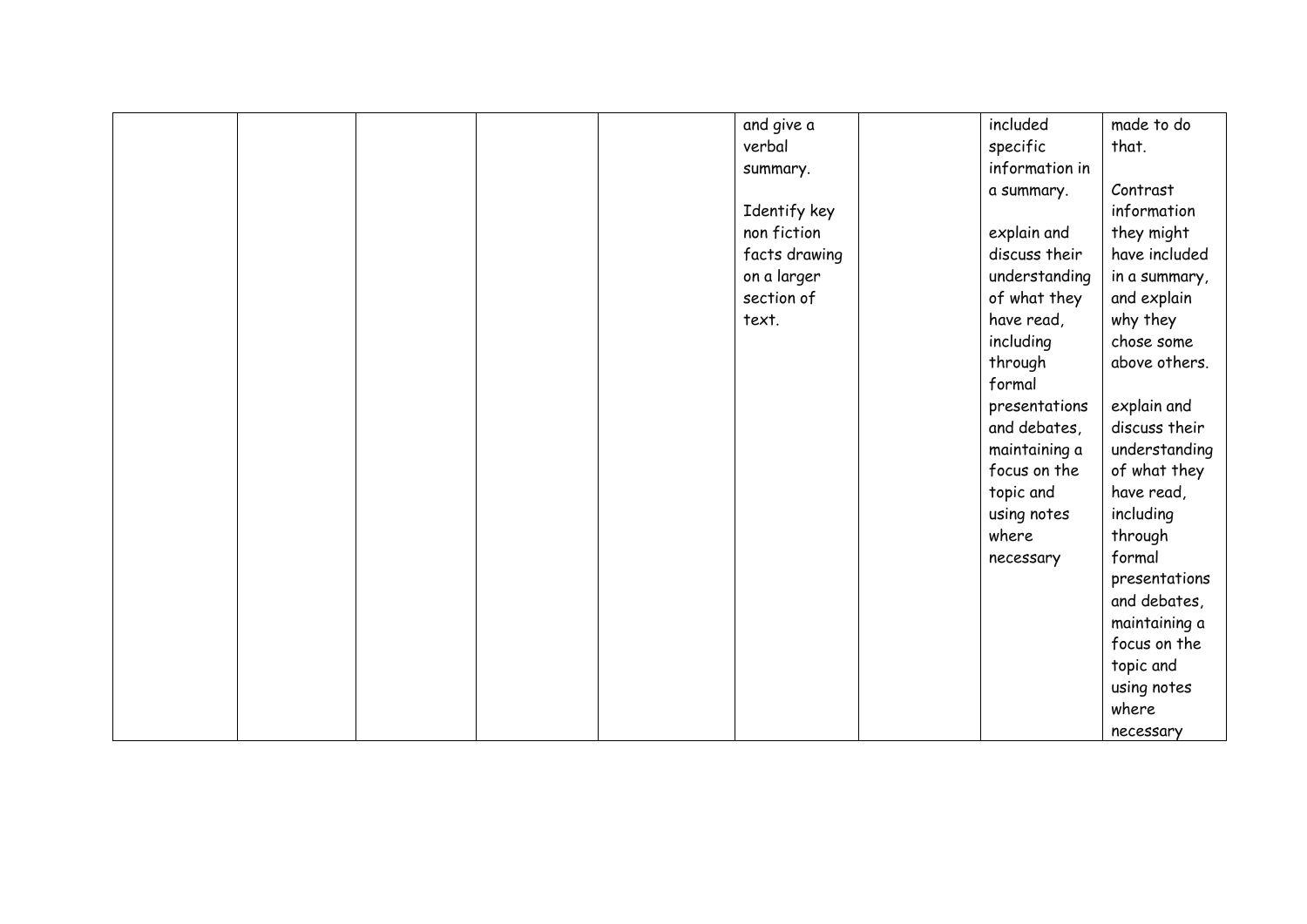| Clarifying     | Children build | Children use  | Children       | Pause when        | Guess possible  | Re-read                 | Use syntax              | Children              |
|----------------|----------------|---------------|----------------|-------------------|-----------------|-------------------------|-------------------------|-----------------------|
| (vocabulary    | up vocabulary  | talking about | discuss word   | reading to        | meanings of     | surrounding             | accurately to           | check that            |
| understanding) | that reflects  | books to      | meanings,      | regain            | unfamiliar      | sentences               | quess                   | the book              |
|                | their          | clarify their | linking new    | understanding.    | words using     | and/or                  | meaning.                | makes sense           |
|                | experiences.   | thinking,     | meanings to    |                   | the context in  | paragraphs to           |                         | to them,              |
|                |                | ideas and     | those already  | Begin to look     | the text        | identify                | Give                    | discussing            |
|                |                | feelings.     | known. Use     | for clues to find | (reading on, is | possible                | increasingly            | their                 |
|                |                |               | pictures to    | meaning of        | it an           | meanings.               | precise                 | understanding         |
|                |                | When          | support this.  | unfamiliar        | adjective?)     |                         | explanations            | and exploring         |
|                |                | prompted, use |                | words.            |                 | Children                | of words                | the meaning           |
|                |                | their         | Use personal   | recognising       | Start to use a  | check that              | meanings that           | of words in           |
|                |                | experiences   | experiences    | simple            | glossary.       | the book                | fit within the          | context.              |
|                |                | to explore    | to discuss the | recurring         |                 | makes sense             | context of              | Independently         |
|                |                | meaning and   | most likely    | literary          |                 | to them,                | the text.               | explore its           |
|                |                | sounds of new | meaning.       | language in       | Start to look   | discussing              |                         | broader               |
|                |                | vocabulary.   |                | stories and       | at root words   | their                   | Check the               | meaning within        |
|                |                |               | Draw on        | poetry            | - for known     | understanding           | plausibility            | a section or          |
|                |                |               | vocabulary     | discussing        | suffixes.       | and exploring           | and accuracy            | paragraph.            |
|                |                |               | the teacher    | and               |                 | the meaning             | of their                |                       |
|                |                |               | provices.      | clarifying        | Children use    | of words in             | guess.                  | Consider              |
|                |                |               |                | the meanings      | dictionaries to | context and             |                         | alternative           |
|                |                |               |                | of words,         | check the       | use the skills          | Children                | meanings,             |
|                |                |               |                | linking new       | meaning of      | of linking              | check that              | suggested or          |
|                |                |               |                | meanings to       | words that      | words to<br>other words | the book<br>makes sense | from a<br>dictionary. |
|                |                |               |                | known             | they have       | that they               | to them,                |                       |
|                |                |               |                | vocabulary,       | read.           | know.                   | discussing              | Justify the           |
|                |                |               |                | including         | They check      |                         | their                   | plausibility of       |
|                |                |               |                | root words.       | that the text   |                         | understanding           | their                 |
|                |                |               |                | discussing        | makes sense     |                         | and exploring           | explanation or        |
|                |                |               |                | their             | to them,        |                         | the meaning             | inference             |
|                |                |               |                | favourite         | discussing      |                         | of words in             |                       |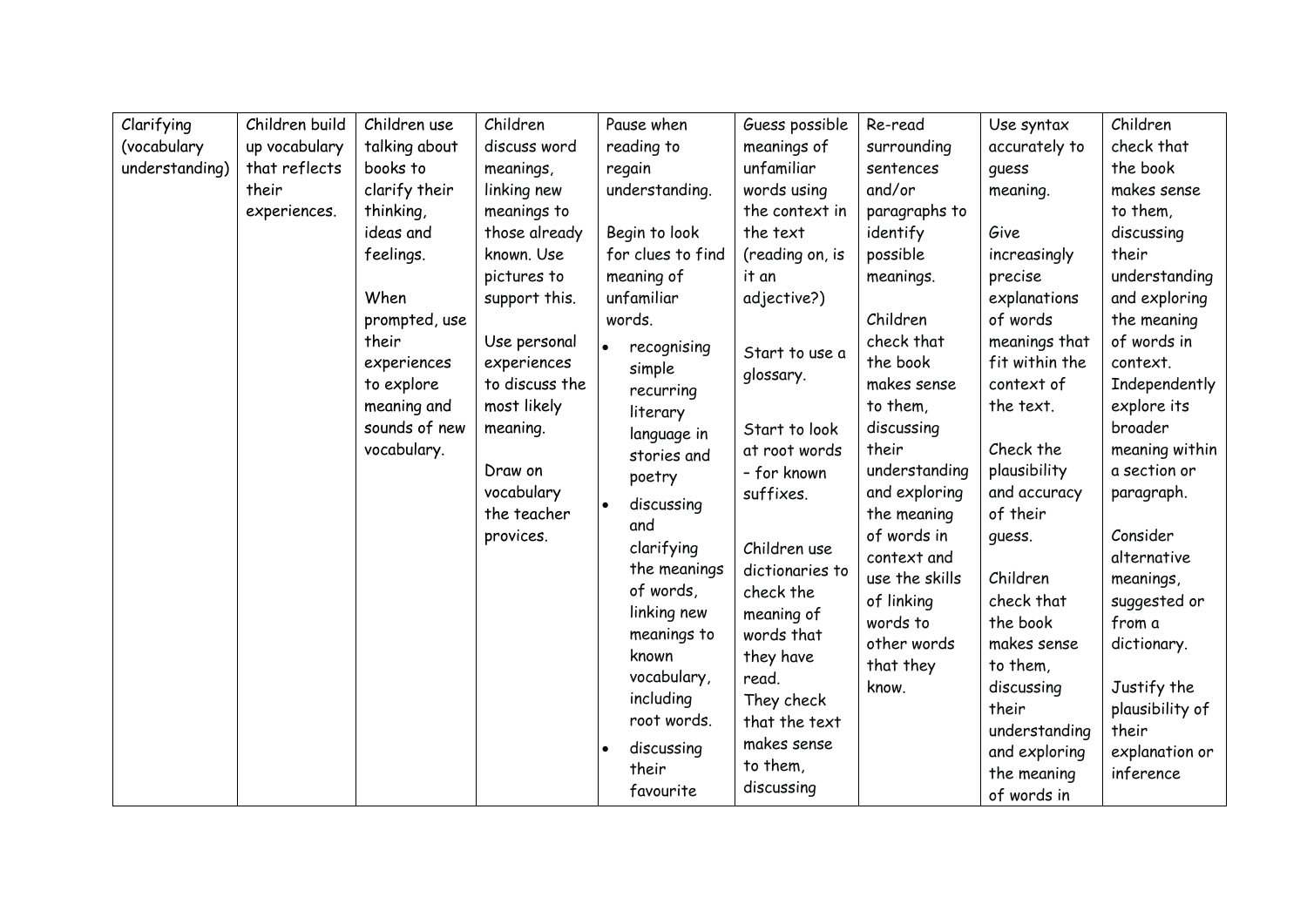|           |                                                          |                                                                                                                                     | words and<br>phrases                                                                                                                                                                                                                                                  | their<br>understanding,<br>and explaining<br>the meaning<br>of words in<br>context.<br>They also use<br>the skills of<br>finding root<br>words and<br>breaking<br>words down.  |                                                                                                                                                                                                                                         | context. They<br>are taught to<br>explore its<br>broader<br>meaning<br>within a<br>section or<br>paragraph.                                                                                                                                | about a word<br>meaning.                                                                                                                                                                                                                           |
|-----------|----------------------------------------------------------|-------------------------------------------------------------------------------------------------------------------------------------|-----------------------------------------------------------------------------------------------------------------------------------------------------------------------------------------------------------------------------------------------------------------------|--------------------------------------------------------------------------------------------------------------------------------------------------------------------------------|-----------------------------------------------------------------------------------------------------------------------------------------------------------------------------------------------------------------------------------------|--------------------------------------------------------------------------------------------------------------------------------------------------------------------------------------------------------------------------------------------|----------------------------------------------------------------------------------------------------------------------------------------------------------------------------------------------------------------------------------------------------|
| Structure | Know that a<br>title tells use<br>a bit about a<br>book. | Say what<br>words they<br>like in a story<br>or a text.<br>Talk about<br>how the title<br>tells use what<br>will be in the<br>book. | Explain why<br>they like a word.<br>Recognise how a<br>story is similar<br>to others they<br>have heard.<br>Identify<br>recurring<br>language/words/<br>phrases.<br>Understand<br>that writers can<br>use paragraphs,<br>numbering,<br>headings and<br>subheadings to | Know writers<br>choose to give<br>us clues<br>through a<br>text.<br>Identify<br>examples of<br>effective<br>words and<br>phrases that<br>describe and<br>create<br>atmosphere. | Start to<br>identify<br>figurative<br>language-<br>including use<br>of simile or<br>metaphor.<br>Begin to<br>discuss<br>purpose and<br>impact.<br>Look back,<br>and identify<br>how a writer<br>gave a clue to<br>enable<br>prediction. | Identify<br>further<br>figurative<br>language<br>including<br>analogy and<br>imagery.<br><b>Discuss</b><br>purpose and<br>impact eg to<br>create moods,<br>arouse<br>expectations,<br>build tension,<br>entice a<br>reader to<br>continue. | Identify how<br>a writer has<br>chosen text<br>to present and<br>extend<br>character,<br>events or<br>topics.<br>Identify and<br>discuss<br>idiomativ<br>phrases, and<br>embedded<br>metaphors<br>using<br>appropriate<br>technical<br>vocabulary. |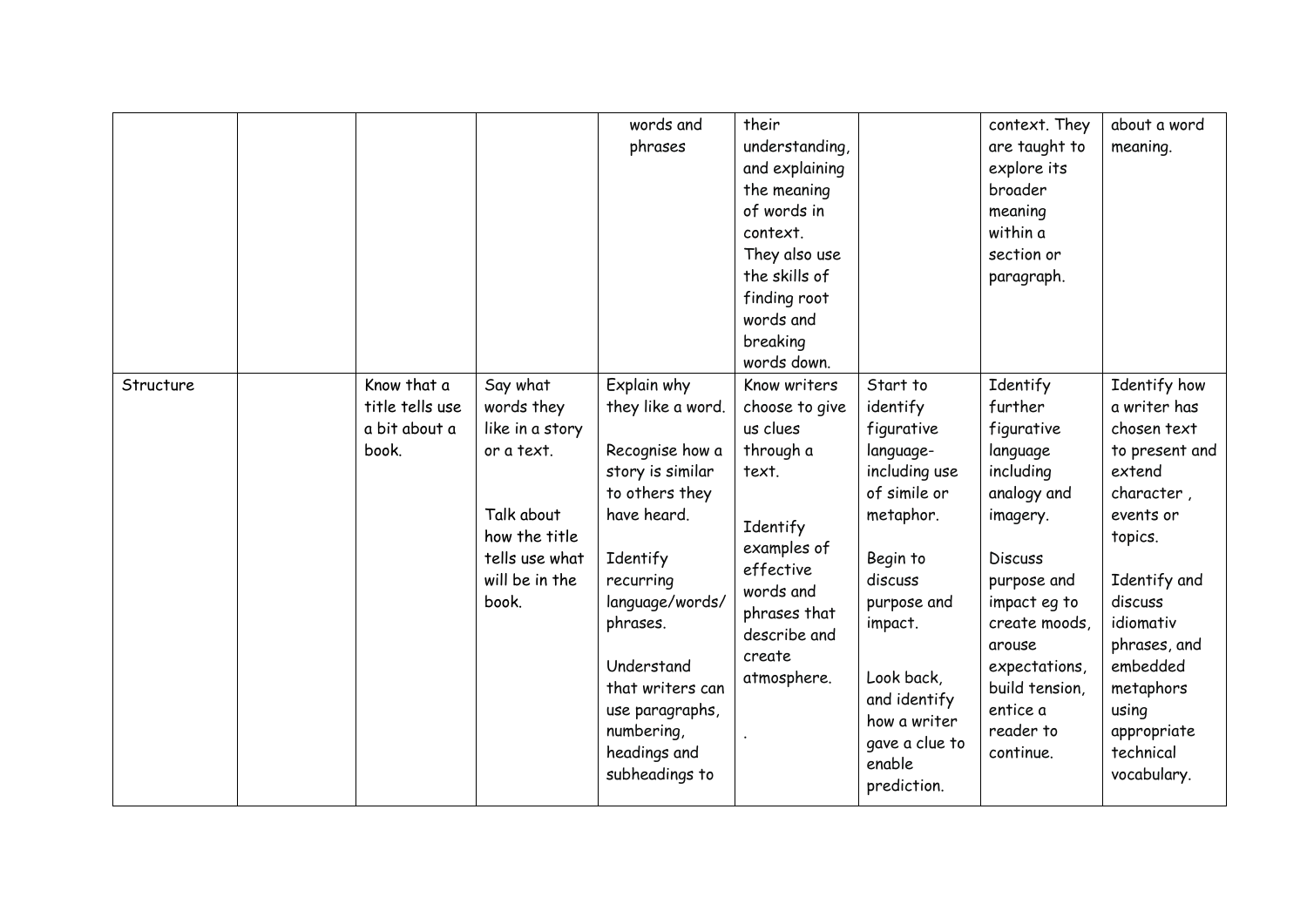|               |  | make writing<br>clearer. |                                                                                                                                                                                                         |                                                                                                                                                                                                         |                                                                                                                                                                                                                                                                                                  | Comment<br>critically on<br>language used<br>to imply ideas,<br>attitudes and<br>points of view.                                                                                                                                                                                                             |
|---------------|--|--------------------------|---------------------------------------------------------------------------------------------------------------------------------------------------------------------------------------------------------|---------------------------------------------------------------------------------------------------------------------------------------------------------------------------------------------------------|--------------------------------------------------------------------------------------------------------------------------------------------------------------------------------------------------------------------------------------------------------------------------------------------------|--------------------------------------------------------------------------------------------------------------------------------------------------------------------------------------------------------------------------------------------------------------------------------------------------------------|
| Communicating |  | $\bullet$                | Children<br>discuss words<br>and phrases<br>that capture<br>the reader's<br>interest and<br>imagination<br>They discuss<br>how language,<br>structure, and<br>presentation<br>contribute to<br>meaning. | Children<br>discuss words<br>and phrases<br>that capture<br>the reader's<br>interest and<br>imagination<br>They discuss<br>how language,<br>structure, and<br>presentation<br>contribute to<br>meaning. | Children<br>recommend<br>books that<br>they have<br>read to their<br>peers<br>They identify<br>how language,<br>structure and<br>presentation<br>contribute to<br>meaning<br>They discuss<br>and evaluate<br>how authors<br>use language,<br>including<br>figurative<br>language,<br>considering | Children<br>recommend<br>books that<br>they have<br>read to their<br>peers, giving<br>reasons for<br>their choices<br>They identify<br>how language,<br>structure and<br>presentation<br>contribute to<br>meaning<br>They discuss<br>and evaluate<br>how authors<br>use language,<br>including<br>figurative |